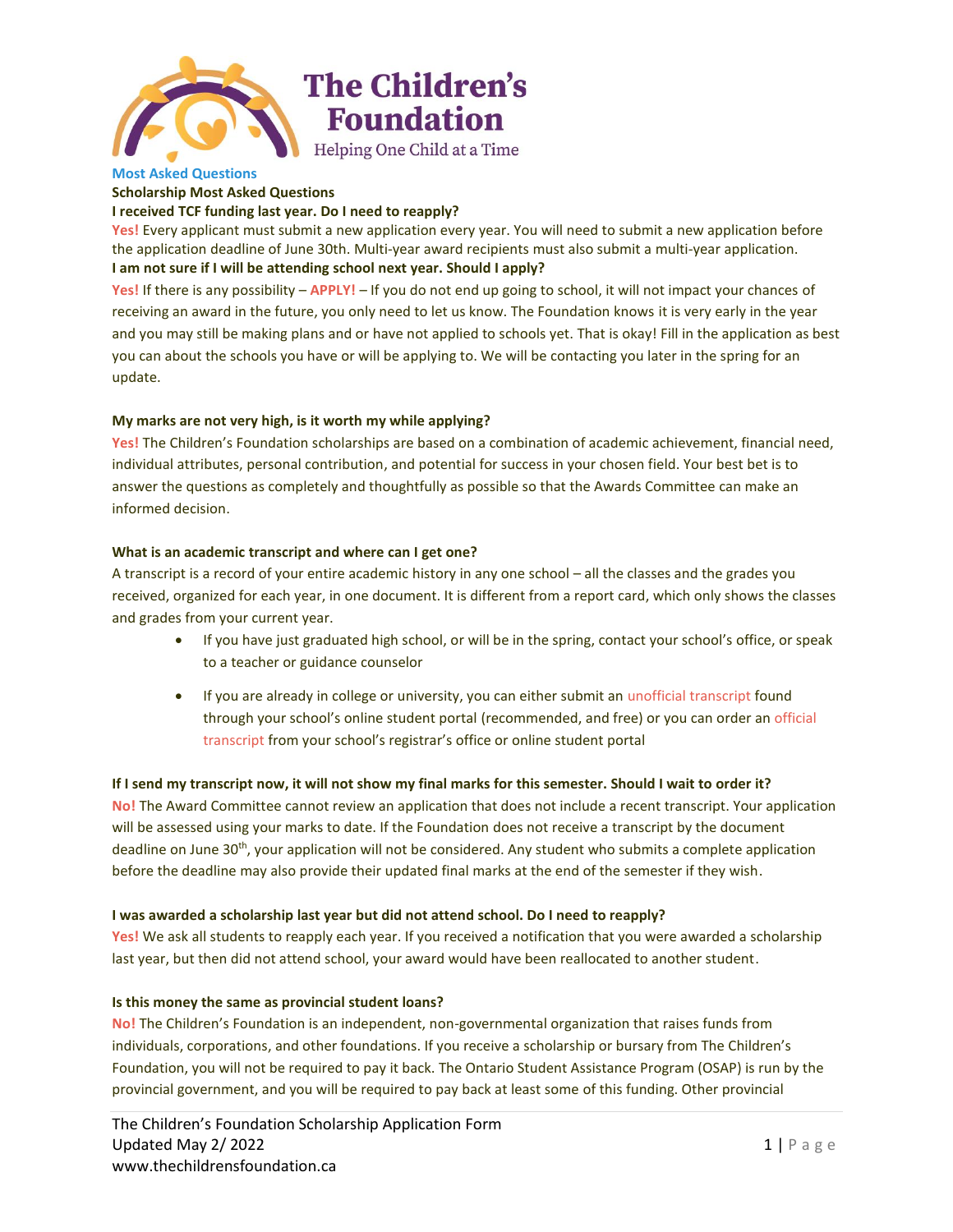

governments have comparable programs. To access this funding, you will need to apply through the website of your provincial government, or through the Financial Aid office at your school.

## **What is a recognized post-secondary institution?**

To receive a Children's Foundation scholarship, you must be attending a post-secondary school that has been recognized and authorized by the provincial or territorial government. This includes public universities and colleges, and some registered private career colleges. If you are unsure of whether your program will qualify, contact the Foundation at [tcf@highlandshorescas.com](mailto:tcf@highlandshorescas.com) or 613-962-9292.

# I was a ward of an agency outside of Hastings, Northumberland, or Prince Edward County but I now reside in **one of those areas. Can I apply for a Children's Foundation scholarship?**

**Yes!** The Children's Foundation accepts applications from any applicants meeting the eligibility criteria. If you are receiving or have applied for other awards, please make note of this on your Children's Foundation scholarship application.

## **I am no longer in touch with my most recent social worker. Is a reference necessary?**

If you do not have a worker or a relationship with anyone at your child welfare agency who can fill out a reference for you, do not worry. There is an alternative. Contact The Children's Foundation for instructions.

## **I am unable to submit my application, what should I do?**

The most common reason is that you have not filled in all required fields. Please check through your application to make sure you have completed all the fields marked as **required.** If you are still having difficulty, please send a detailed e-mail to **[TCF@highlandshorescas.com](mailto:TCF@highlandshorescas.com)** including a detailed description of your problem and the error message you are receiving, and we will respond when possible.

### **How are the applications scored, and who scores them?**

Scholarship applications are reviewed by The Children's Foundation staff to ensure that applicants meet the eligibility criteria, but the applications are scored by our Awards Committee. This Awards Committee is made up of 5-10 friends of the Foundation, including Board members, youth committee representative, a foster parent representative, and community members. Scholarship applications are scored on Individual Attributes (eg. personal and academic challenges and progress), Academic Achievement (eg. high grades and/or significant gains despite individual limitations), Personal Contribution (eg. strengths and coping skills demonstrated in personal life and commitments outside of school), Potential for Success (eg. whether goals are clear and realistic) and financial need.

## **When will I hear the results of my application?**

Awards are announced in July. Before the awards are finalized, the Foundation will contact you to confirm that you are still planning on attending school in the fall, so please let us know if your e-mail address changes. If we cannot get in touch with you, your award may be reallocated to another student.

I have not heard the results of my application and my school is requesting payment of fees. What should I do? Foundation funds are to assist with the cost of your post-secondary education, but even the largest award will likely not cover your full expenses. If you do not have the funds available to pay your tuition you need to apply for